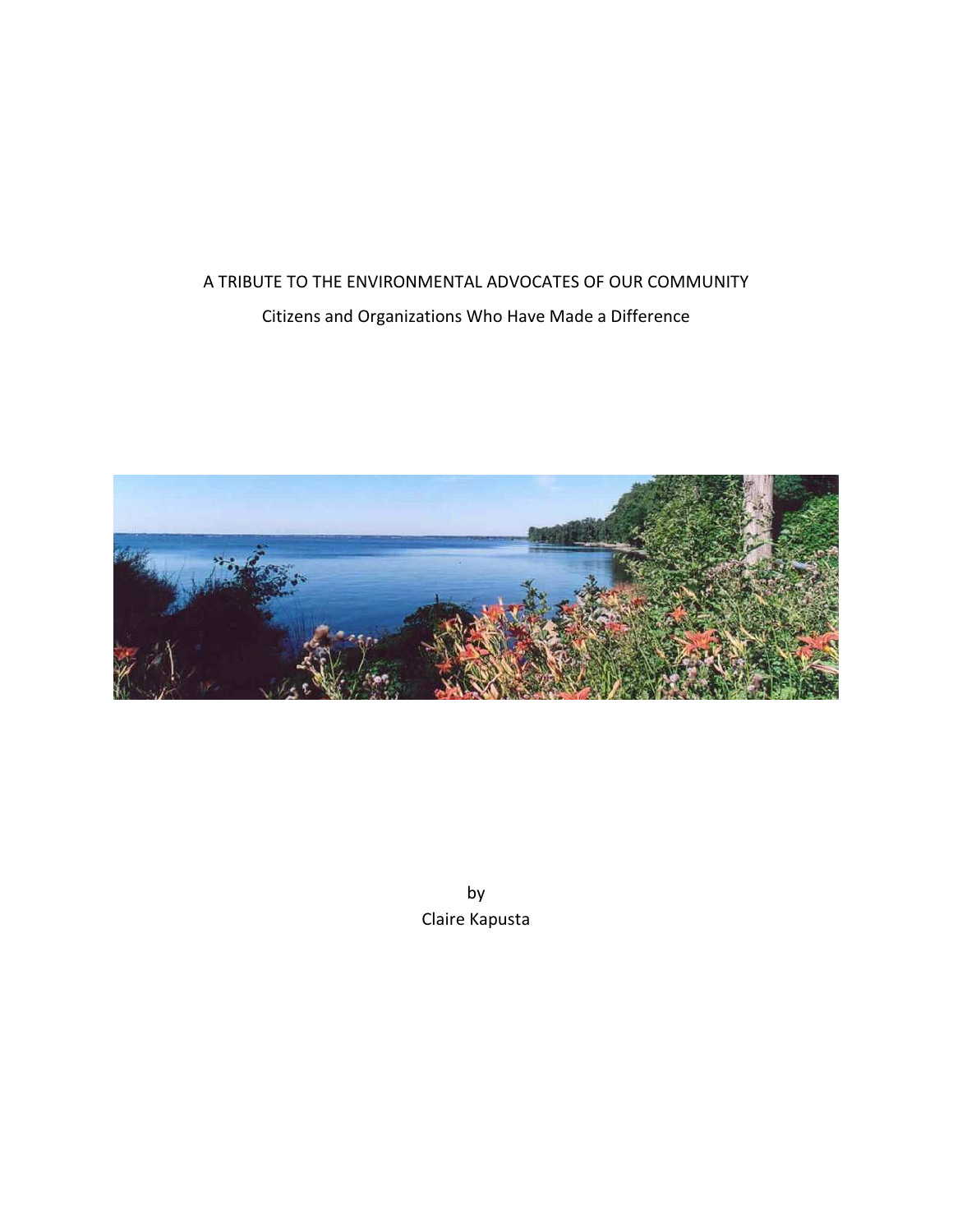Numerous notable Beaconsfield residents and organizations have done a great deal for the protection of our environment. With this essay I hope to recognize their efforts by bringing their contributions to light. Of course, there are many more groups and individuals that I was unable to present, but their involvement is equally as important. I wish to thank them all for their work to preserve a clean natural environment, the best gift a generation can pass on to the next.

## Willma "Billie" Carter

Born on January 8<sup>th</sup> 1918 in Saskatchewan, Willma (Billie) Carter and her husband Mel moved to Beaurepaire following the Second World War. The couple quickly became "pillars of the community<sup>1</sup>": Mel and his partner Bill Boxell opened and operated The Hub, a hardware store, becoming "Beaurepaire Village's first entrepreneurs<sup>2</sup>." As for Billie, she gave piano lessons to many children of the area and was an active volunteer, helping autistic children through various programs including swimming lessons and acting as a "national judge for synchronized swimming<sup>3</sup>" for twenty years.



**The late Billie Carter** Figure 1http://www.myvirtualpaper.com/doc/The-Suburban/TheSuburbanFebruary11\_2009/200902110 1/60.html#60

 This remarkable woman was also known in the community for her avant-garde environmental ways. For instance, Billie stopped using soap in her dishware since she was concerned of its impact on Lac Saint-Louis. In addition, she opposed the use of pesticides, discouraging residents of her East Gables Court community from using this method of weed control. Her influence led to "a ban on pesticides [as] an unwritten requirement of all homeowners<sup>4</sup>," decades before any such by-laws were adopted by the city. The late resident was also known for taking care of injured animals and birds that

 $\overline{a}$ 

<sup>&</sup>lt;sup>1</sup> Chwalkowski, Irene. "Billie Carter: Gone but not forgotten", The Suburban, February 11<sup>th</sup> 2009, consulted April 14<sup>th</sup> 2013, http://www.myvirtualpaper.com/doc/The-Suburban/TheSuburbanFebruary11\_2009/2009021101/60.html#60  $2$  Ibid.

<sup>&</sup>lt;sup>3</sup> Anonymous. "Willma (Billie) Carter", The Gazette, December 31<sup>st</sup> 2008, consulted April 14<sup>th</sup> 2013,

http://www.legacy.com/obituaries/montrealgazette/obituary.aspx?page=lifestory&pid=122020556#fbLoggedOut

<sup>4</sup> Chwalkowski, Irene. Ibid.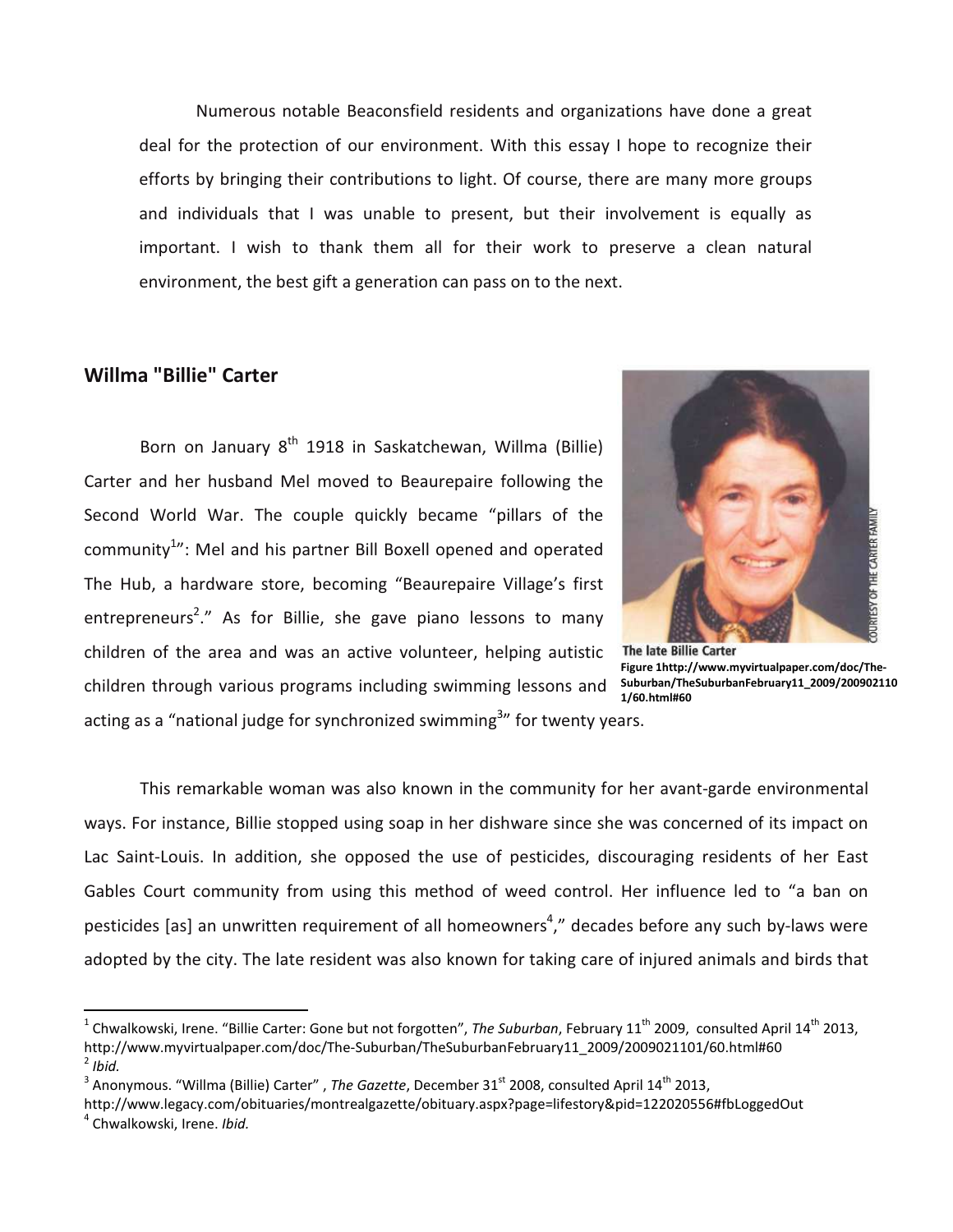her children and their friends brought to her and she "biked everywhere well into her 80s<sup>5</sup>." Billie Carter passed away on December  $29<sup>th</sup>$  2008, but she lives on as an inspiration.

# Clifford Lincoln

Clifford Lincoln, born on September  $1<sup>st</sup>$  1928 in Mauritius, moved to Canada in 1958. Although he has lived in cities across the country and now resides in Sainte-Anne-de-Bellevue, he spent four decades in Beaconsfield and still considers it "home.<sup>6</sup>" Known for his political career as a liberal deputy, he was Quebec Minister of the Environment from 1985 to 1988. During this time, he led a Subcommittee on the Arctic Region of the Standing Committee on Environment and Sustainable Development during the Second conference of Parliamentarians of the Arctic Region. The outcome of



Figure2http://westislandgazette.com/news/story/2012/12/11/lincoln -laments-regressive-times-as-he-prepares-to-launch-his-memoirs/

this conference involving delegations from Canada, Denmark, Greenland, Iceland, Finland, Norway, Russia and Sweden was the creation of the Arctic Council. Still active and ever as needed, the goal of this "high level intergovernmental forum [is to provide] a means for promoting cooperation, coordination and interaction

among the Arctic States, with the involvement of the Arctic Indigenous communities and other Arctic

inhabitants on common Arctic issues, in particular issues of sustainable development and environmental protection in the Arctic<sup>7</sup>."Furthermore, this organization leads research projects related to issues that affect the Arctic such as pollution, climate change and biodiversity.

During his years as Minister of the Environment, Mr. Lincoln also became the "first minister in Canada [...] to propose and enact an anti-smoking law<sup>8</sup>." At a time when Sainte-Anne Council members

 $\overline{a}$ 

 $<sup>5</sup>$  Ibid.</sup>

 $^6$  Lincoln, Clifford. "Beaconsfield Voices", Beaconsfield, Consulted April 14<sup>th</sup> 2013,

http://100.beaconsfield.ca/voicedetail/8/en/

<sup>&</sup>lt;sup>7</sup> Arctic Council Chairmanship Secretariat. "About the Arctic Council", Arctic-Council, consulted April 14<sup>th</sup> 2013, http://www.arctic-council.org/index.php/en/about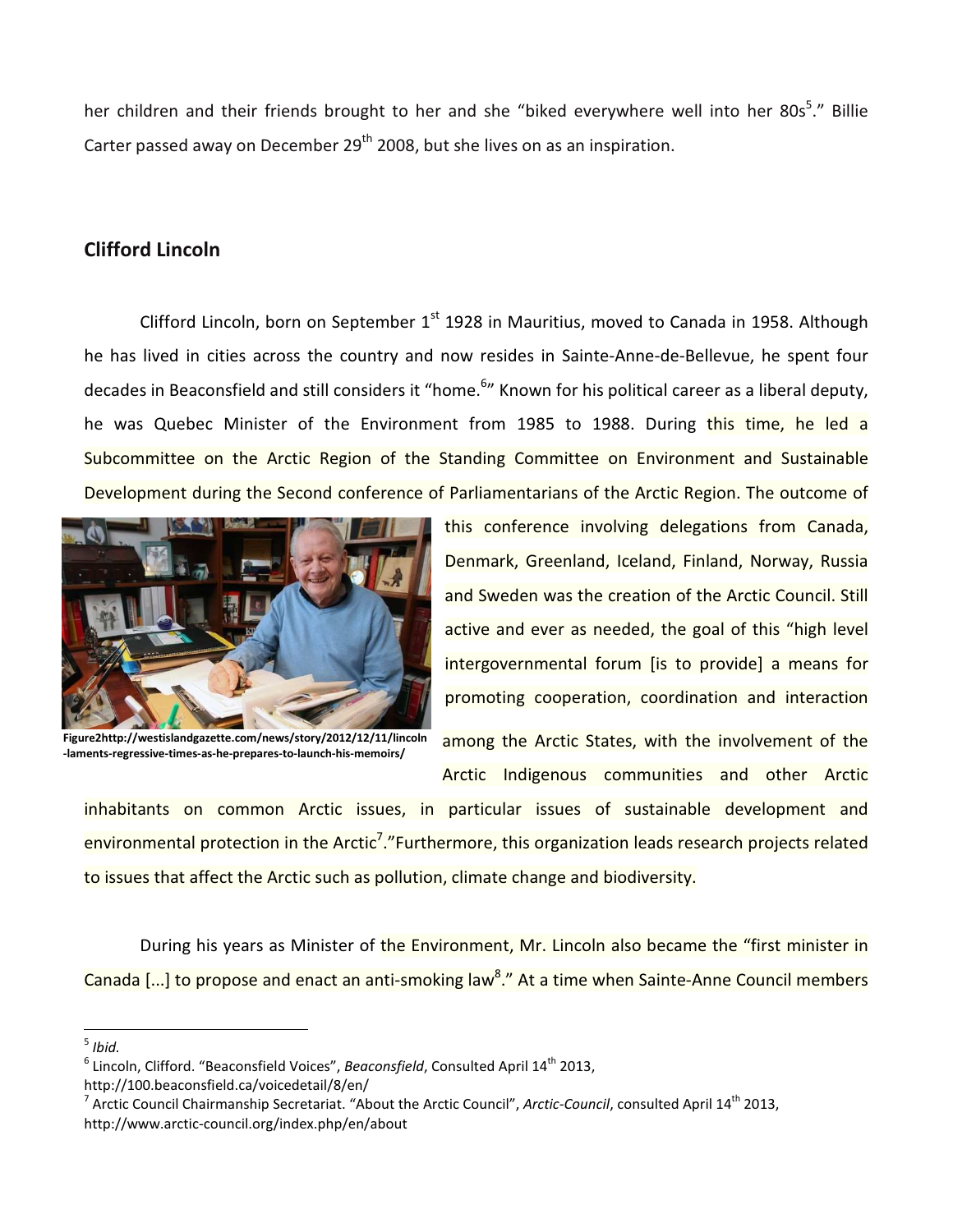smoked frequently during meetings and when students and teachers at John Abbott College still smoked in class, such a proposition was quite shocking for the time. However, this law initiated our country's war on tobacco and we have Clifford Lincoln to thank for the smoke-free public spaces we enjoy today.

 Still today, this senior is active within the environmental community. For instance, last November he gave a talk during a conference for the 30th anniversary of the Quebec Association against Atmospheric Pollution (AQLPA). According to this association, as a politician Clifford Lincoln contributed to the Species at Risk Act, the Pesticides Act, the St-Lawrence Action Plan created in 1988, the creation of 38 Ecological Reserves and many more ecological projects<sup>9</sup>. He is also at the source of the establishment of the Snowy Owl as Quebec's official bird. In summary, this Beaconsfield resident has played an important role in the "greening" of our province through his environmentally oriented political actions.

#### Anne-Marie Parent

 $\overline{a}$ 

 Anne-Marie Parent has been an influential activist within our community. An urban planning and landscape architect by profession, she was a part of the Beaconsfield City Council from 1989 until 2005. In 1996, when the City of Beaconsfield held a public meeting on the regulation of pesticide use, a number of the citizens present expressed their strong disapproval for the use of this means of pest and weed control. In reaction, Anne-Marie Parent solicited volunteers to help the city educate the community about pesticide alternatives. Within a few weeks, the Alternatives to Pesticides Fair was put together. Featuring guest speakers and 12 booths, it received 300 visitors and was deemed a success. Following this project, some of the volunteers involved created the Beaconsfield Environmental Committee (BEC).

 $^8$  Tierney, Bill. "Bill Tierney: People like Clifford Lincoln don't come around too often", *The Gazette*, December 11<sup>th</sup> 2012, Consulted April 14<sup>th</sup> 2013, http://westislandgazette.com/life/story/2012/12/11/bill-tierney-people-like-clifford-lincolndont-come-around-too-often/

<sup>&</sup>lt;sup>9</sup> AQLPA. "Soirée de conférences à Montréal", AQLPA, Consulted April 14<sup>th</sup> 2013, http://aqlpadepuis30ans.com/evenement-2012-11-16.php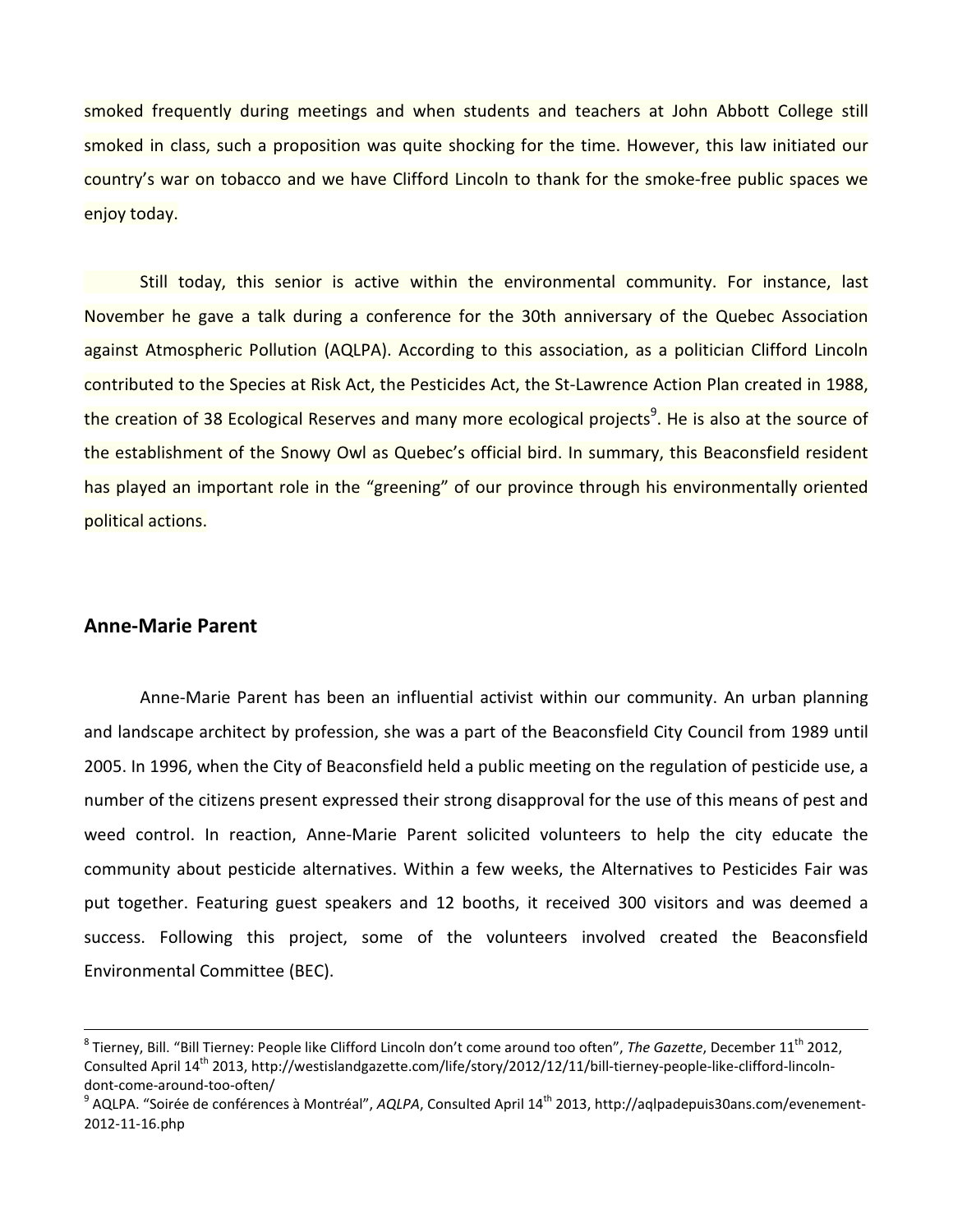During her time as a counsellor, she also served as a member of Montreal's Transportation, Environment and Sustainable Development Commission and in 2001 she "was appointed president of the National Committee on the Environmental Protocols of InfraGuide, a team of experts in charge of examining the environmental conditions and opportunities associated with municipal infrastructures and climate change<sup>10</sup>." Her involvement in politics and her environmental activism led to her selection as a member of the Bureau d'audiences publiques sur l'environnement (BAPE) for which she has been working full-time since 2009. According to Parent, "The BAPE is under the authority of the Minister of Sustainable Development, Environment and Parks (Line Beauchamp) and we deal with questions related to the environment. We help the government make enlightened decisions. As commissioners, we are assigned to specific dossiers, public hearings are held and then we report back to the minister<sup>11</sup>." In a nutshell, this Beaconsfield resident has had a considerable impact on the protection of the environment at both the local and the provincial scale.

## Beaconsfield Environmental Club

 $\overline{a}$ 

Inaugurated on June  $25<sup>th</sup>$  1996, this committee of volunteers has played an important role in the advocacy for environmental policies, in informing citizens about pesticide alternatives and in implementing a composter project, among other things. Following the first Alternatives to Pesticides Fair of 1996, the group's first goal was to get the city to implement a ban on pesticides. Although their use was already regulated by By-law 783, this regulation had large loops and was quite ineffective in practice. With this objective in mind, BEC put together a critique of By-law 783 as requested by the City. When the City failed to put together a committee to study this critique and to decide how best to apply it, BEC held a second Alternatives to Pesticides Fair in 1997. BEC's hard work finally paid off when the by-law was amended in April 2000, increasing restrictions on the use of pesticides and thereby improving the cleanliness of our community. In 2004, the City of Montréal passed By-law 04-041 which

<sup>&</sup>lt;sup>10</sup> BAPE. "Anne-Marie Parent, member", Bureau d'audiences publiques sue l'environnement, Consulted April 14<sup>th</sup> 2013, http://www.bape.gouv.qc.ca/sections/bape/membres/parent\_eng.htm

 $11$  Kramberger, Albert. "Parent set to tackle major environmental projects", The Chronicle, March 6<sup>th</sup> 2009, Consulted April 14th 2013, http://www.westislandchronicle.com/News/Politics/2009-03-06/article-635737/Parent-set-to-tackle-majorenvironmental-projects/1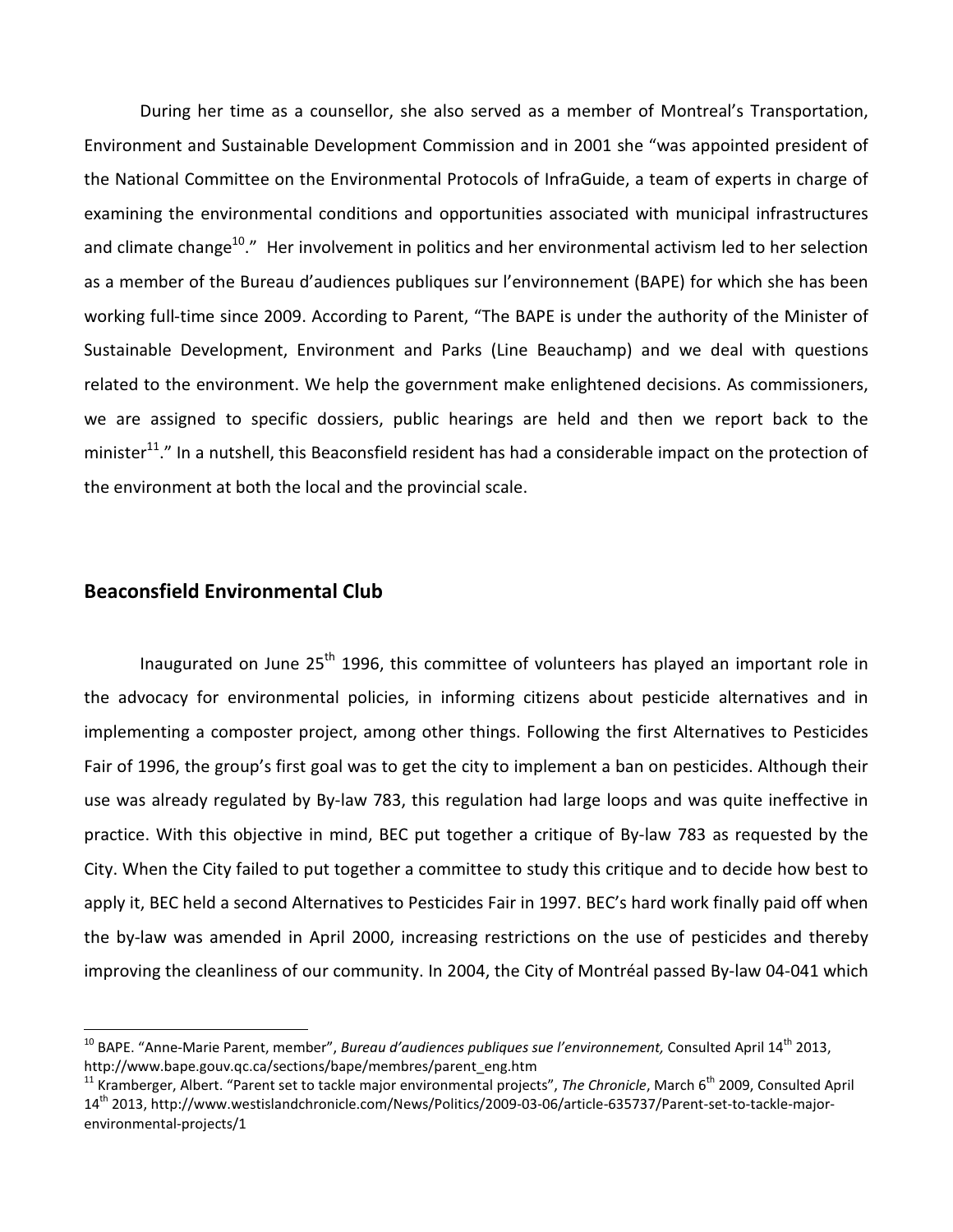implemented a total ban on "the use and application of pesticides [...] outside buildings on the whole territory of the City<sup>12</sup>," finalizing the ruling that still applies today.

 From 1998 to 1999, the Beaconsfield Environmental Club partnered with the City to offer the Composter Project. Through this initiative, citizens were able to purchase subsidized composters and those who did were also offered "a free one-hour course on composting techniques $^{13}$ ." Within the two years, hundreds of composters were successfully sold.

 In another effort to green our city, "BEC worked closely with the public works department of the city of Beaconsfield to reforest a vacant lot on the corner of Beaurepaire and Celtic and the banks of Meadowbrook stream<sup>14</sup>." About 100 citizens volunteered their time to help plant trees and bushes during this 1999 Renaturalization Day. The goal of this project was to "attract birds and wildlife to the area [and to help] stabilize the banks of the stream and filter the water<sup>15</sup>."

 To continue, this committee has been involved in the effort to protect Angell Woods. For example, along with the Angell Woods Protection Society (APAW), the Green Coalition and Scouts Canada, BEC took part in the organization of the Angell Woods Awareness Day that took place on May  $17<sup>th</sup>$  2003. Held at the entrance to the woods, the event involved nature walks, booths on the biodiversity of the green space, local bands, etc and its



Figure 3Angell Woods in the fall - www.panoramio.com

goal was to show politicians that the community supported the creation of a nature park in Angell Woods. Since 2003, Angell Woods Appreciation Day has become a yearly event and the fight for the protection of "the last undeveloped forested area in Beaconsfield<sup>16</sup>" is still ongoing.

 $\overline{a}$ 

 $12$  City of Beaconsfield. "Pesticide", Beaconsfield, 2012, Consulted April 14<sup>th</sup> 2013,

http://www.beaconsfield.ca/en/biodiversity/pesticides.html

<sup>&</sup>lt;sup>13</sup> BEC. "BEC History", Beaconsfield Environmental Committee, Consulted April 14<sup>th</sup> 2013, http://cebec.pubnix.net/BEChistory.shtml

 $14$  Ibid.

 $15$  Ibid.

 $16$  Ibid.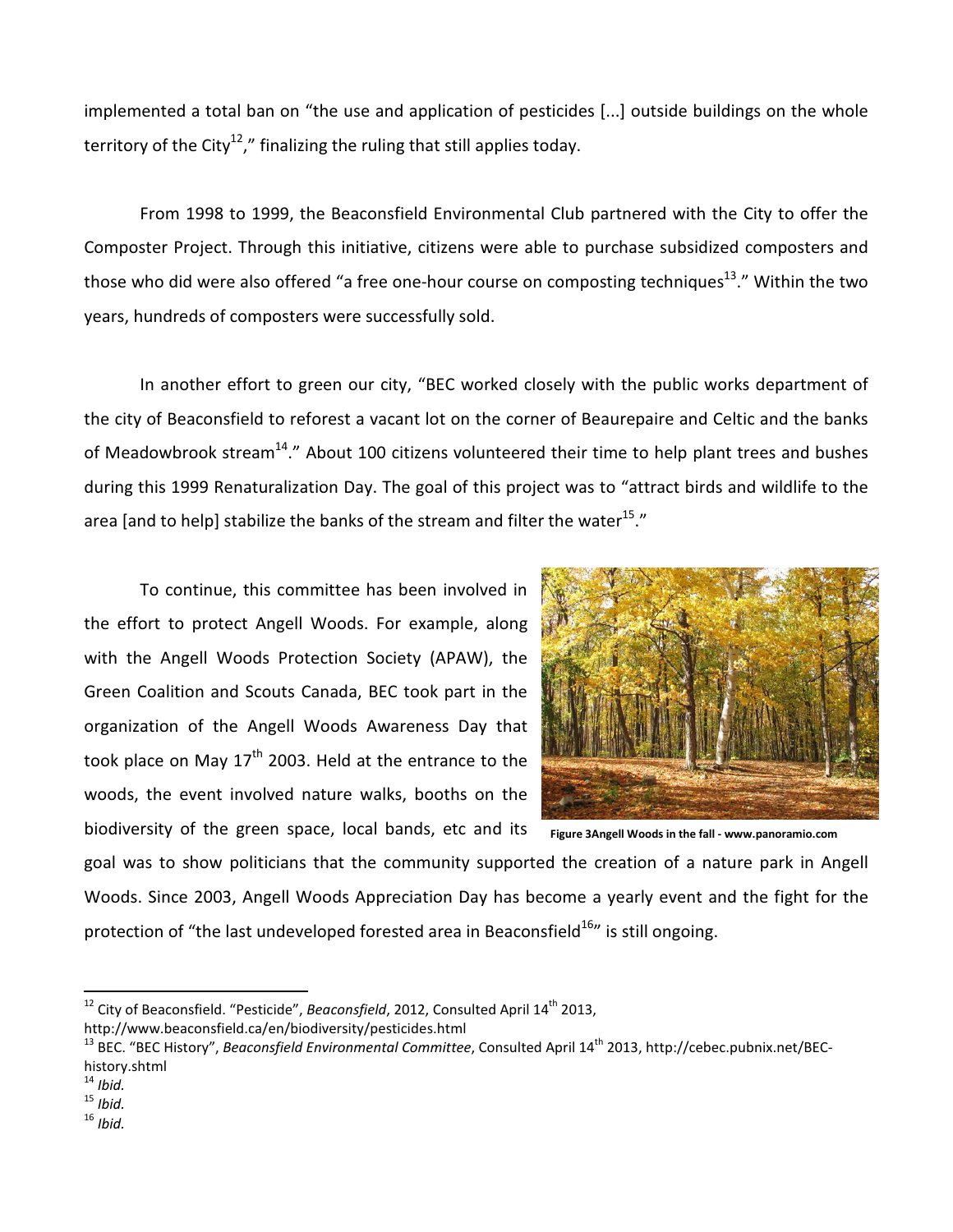#### **BIBLIOGRAPHY**

- 1. Online Periodicals
- Anonymous. "Willma (Billie) Carter", The Gazette, December 31<sup>st</sup> 2008, Consulted April 14<sup>th</sup> 2013, http://www.legacy.com/obituaries/montrealgazette/obituary.aspx?page=lifestory&pid=122 020556#fbLoggedOut
- Chwalkowski, Irene. "Billie Carter: Gone but not forgotten", The Suburban, February 11<sup>th</sup> 2009, Consulted April 14<sup>th</sup> 2013, http://www.myvirtualpaper.com/doc/The-Suburban/ TheSuburbanFebruary11\_2009/2009021101/60.html#60
- Greenaway, Kathryn. "Lincoln laments 'regressive' times as he prepares to launch his memoirs," The Gazette, December 11<sup>th</sup> 2012, Consulted April 14<sup>th</sup> 2013, http://westislandgazette.com/ news/story/2012/12/11/lincoln-laments-regressive-times-as-he-prepares-to-launch-hismemoirs/
- Kramberger, Albert. "Parent set to tackle major environmental projects", The Chronicle, March 6<sup>th</sup> 2009, Consulted April 14<sup>th</sup> 2013, http://www.westislandchronicle.com/News/Politics/ 2009-03-06/article-635737/Parent-set-to-tackle-major-environmental-projects/1
- Tierney, Bill. "Bill Tierney: People like Clifford Lincoln don't come around too often", The Gazette, December 11<sup>th</sup> 2012, Consulted April 14<sup>th</sup> 2013, http://westislandgazette.com/life/story/ 2012/12/11/bill-tierney-people-like-clifford-lincoln-dont-come-around-too-often/

#### 2. Websites

- Arctic Council Chairmanship Secretariat. "About the Arctic Council", Arctic-Council, Consulted April 14<sup>th</sup> 2013, http://www.arctic-council.org/index.php/en/about
- AQLPA. "Soirée de conférences à Montréal", AQLPA, Consulted April 14th 2013, http://aqlpadepuis30ans.com/evenement-2012-11-16.php
- BAPE. "Anne-Marie Parent, member", Bureau d'audiences publiques sue l'environnement, Consulted April 14th 2013, http://www.bape.gouv.qc.ca/sections/bape/ membres/parent\_eng.htm
- BEC. "BEC History", Beaconsfield Environmental Committee, Consulted April 14<sup>th</sup> 2013. http://cebec.pubnix.net/BEC-history.shtml